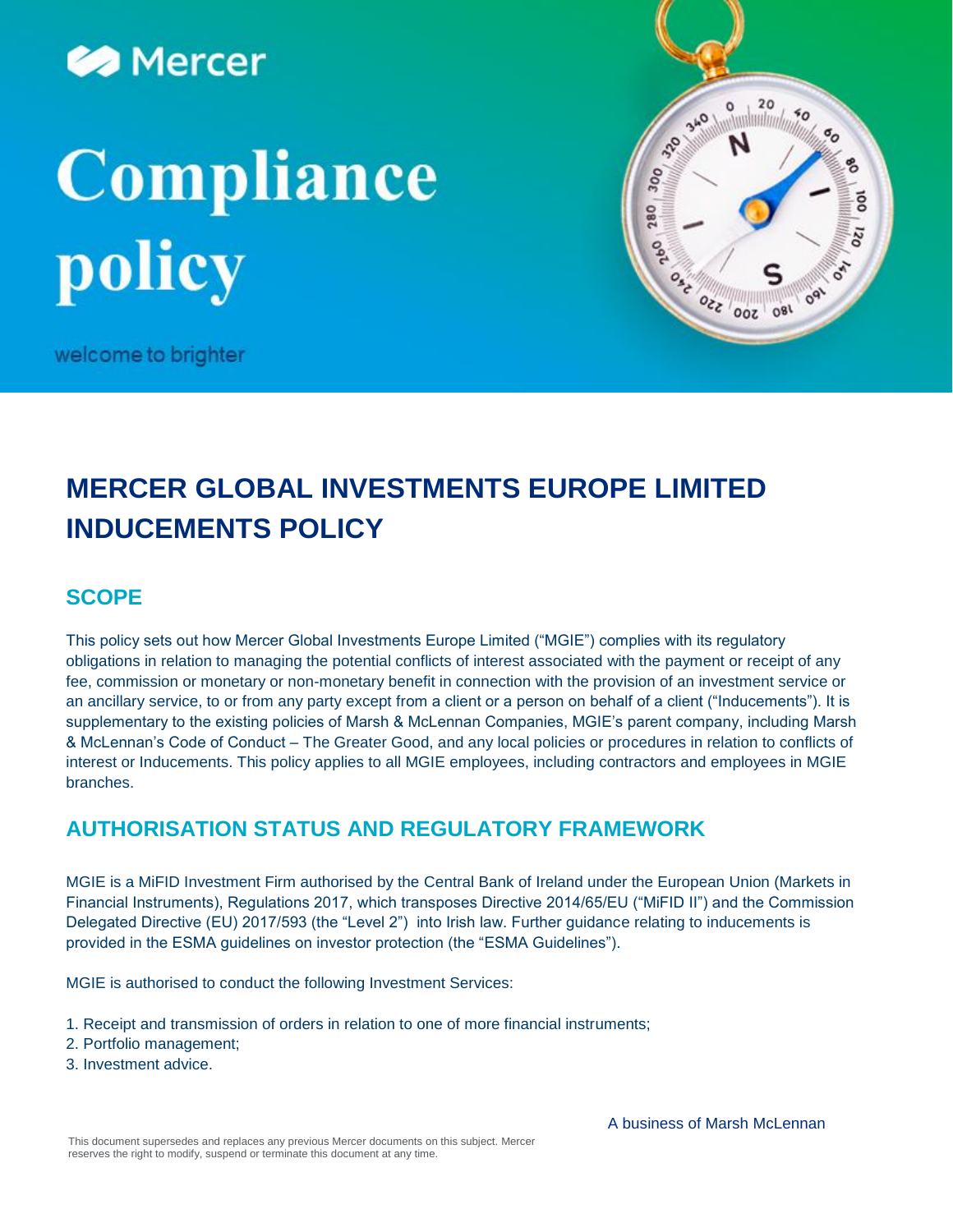Page 2 Inducements Policy

MGIE provides the above services to a range of professional investors including large pension funds, insurance companies, charities and endowments, and group entities including collective investment schemes.

## **REGULATORY REQUIREMENTS**

#### **General Inducements rule**

MiFID II prohibits an investment firm from paying or being paid any fee or commission, or providing or being provided with any non-monetary benefit in connection with the provision of an investment service or an ancillary service, to or by any party except the client or a person on behalf of the client, other than where the payment or benefit:

(a) is designed to enhance the quality of the relevant service to the client (see Appendix A); and

(b) does not impair compliance with the investment firm's duty to act honestly, fairly and professionally in accordance with the best interest of its clients.

The existence, nature and amount of the payment or benefit, or, where the amount cannot be ascertained, the method of calculating that amount, must be clearly disclosed to the client, in a manner that is comprehensive, accurate and understandable, prior to the provision of the relevant investment or ancillary service. Where applicable, the investment firm shall also inform the client on mechanisms for transferring to the client the fee, commission, monetary or non-monetary benefit received in relation to the provision of the investment or ancillary service.

The payment or benefit which enables or is necessary for the provision of investment services, such as custody costs, settlement and exchange fees, regulatory levies or legal fees, and which by its nature cannot give rise to conflicts with the investment firm's duties to act honestly, fairly and professionally in accordance with the best interests of its clients, is not subject to the requirements set out in the first subparagraph.

#### **Rule when providing portfolio management or independent investment advice**

MiFID II requires investment firms, when providing portfolio management or independent investment advice, to not accept and retain fees, commissions or any monetary or non-monetary benefits paid or provided by any third party or a person acting on behalf of a third party in relation to the provision of the service to clients. Minor non-monetary benefits that are capable of enhancing the quality of service provided to a client and are of a scale and nature such that they could not be judged to impair compliance with the investment firm's duty to act in the best interest of the client shall be clearly disclosed and are excluded from this paragraph.

All fees, commissions or monetary benefits received from third parties in relation to the provision of independent investment advice and portfolio management shall be transferred in full to the client.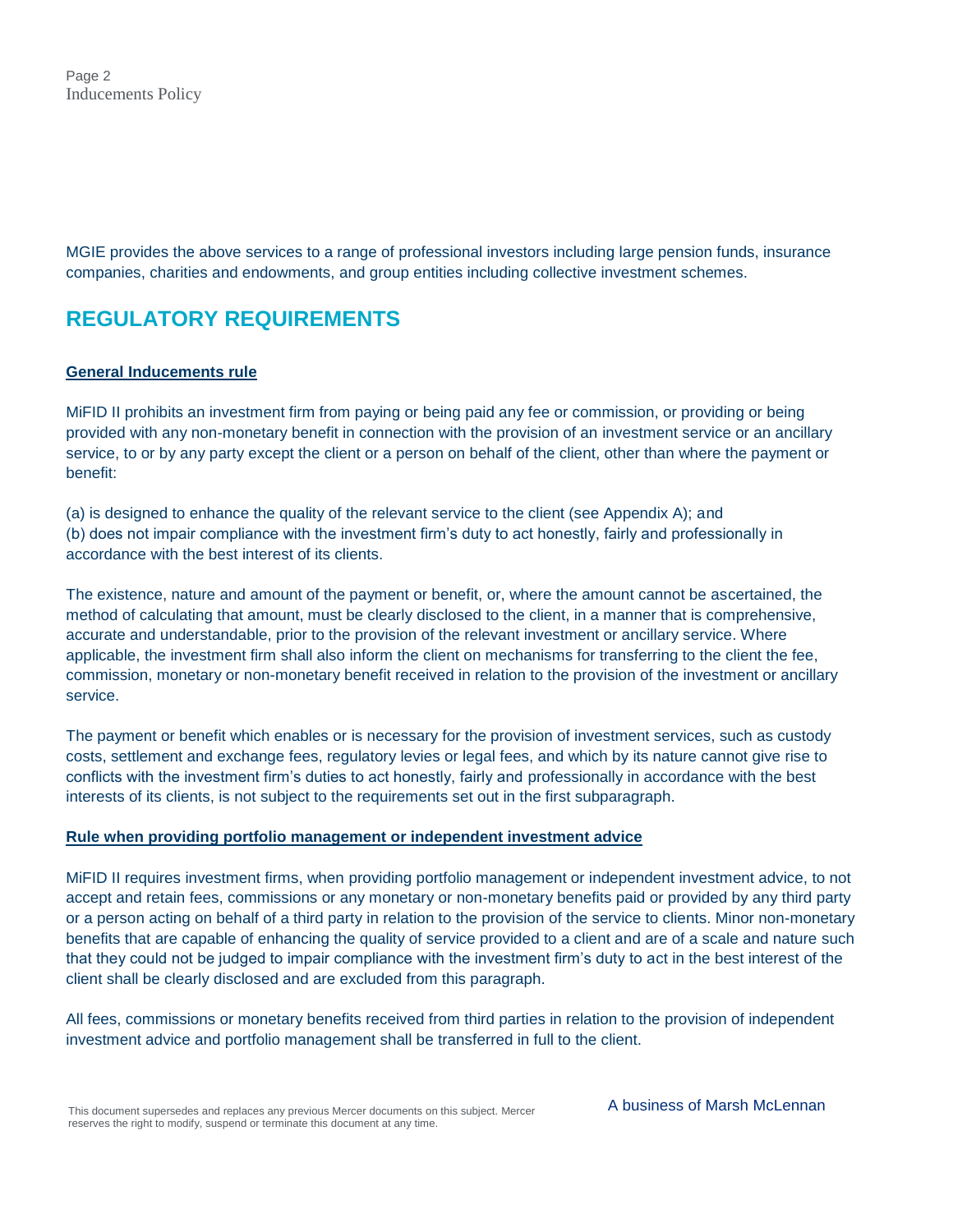Investment firms shall set up and implement a policy to ensure that any fees, commissions or any monetary benefits paid or provided by any third party or a person acting on behalf of a third party in relation to the provision of independent investment advice and portfolio management are allocated and transferred to each individual client.

Investment firms shall inform clients about the fees, commissions or any monetary benefits transferred to them, such as through the periodic reporting statements provided to the client.

Such firms shall not accept non-monetary benefits that do not qualify as acceptable minor non-monetary benefits (see Appendix B for examples of minor non-monetary benefits).

#### **Inducements in Relation to Research**

The definition of research per the Level 2 can be broken down as follows:

1. Research material or services concerning one or several financial instruments or other assets, or the issuers or potential issuers of financial instruments, or be closely related to a specific industry or market such that it informs views on financial instruments, assets or issuers within that sector.

2. The material or services explicitly or implicitly recommends or suggests an investment strategy and provides a substantiated opinion as to the present or future value or price of such instruments or assets,

3. Or otherwise contains analysis and original insights and reach conclusions based on new or existing information that could be used to inform an investment strategy and be relevant and capable of adding value to the investment firm's decisions on behalf of clients being charged for that research.

Research is considered to be a non-monetary benefit and may be received only if the following provisions are met.

The provision of research by third parties to investment firms providing portfolio management or other investment or ancillary services to clients shall not be regarded as an inducement if it is received in return for either of the following:

(a) direct payments by the investment firm out of its own resources;

(b) payments from a separate research payment account controlled by the investment firm.

The conditions relating to the operation of a research payment account are set out in Appendix C.

## **MGIE POLICY IN RELATION TO INDUCEMENTS**

"Investment Solutions" is the term used by Mercer to describe the implementation of investment advice provided by various Mercer entities using the Mercer Funds (see below for further information) or third party funds for which MGIE acts as investment manager. MGIE is one of the main legal entities in the Mercer group used to deliver Investment Solutions to clients.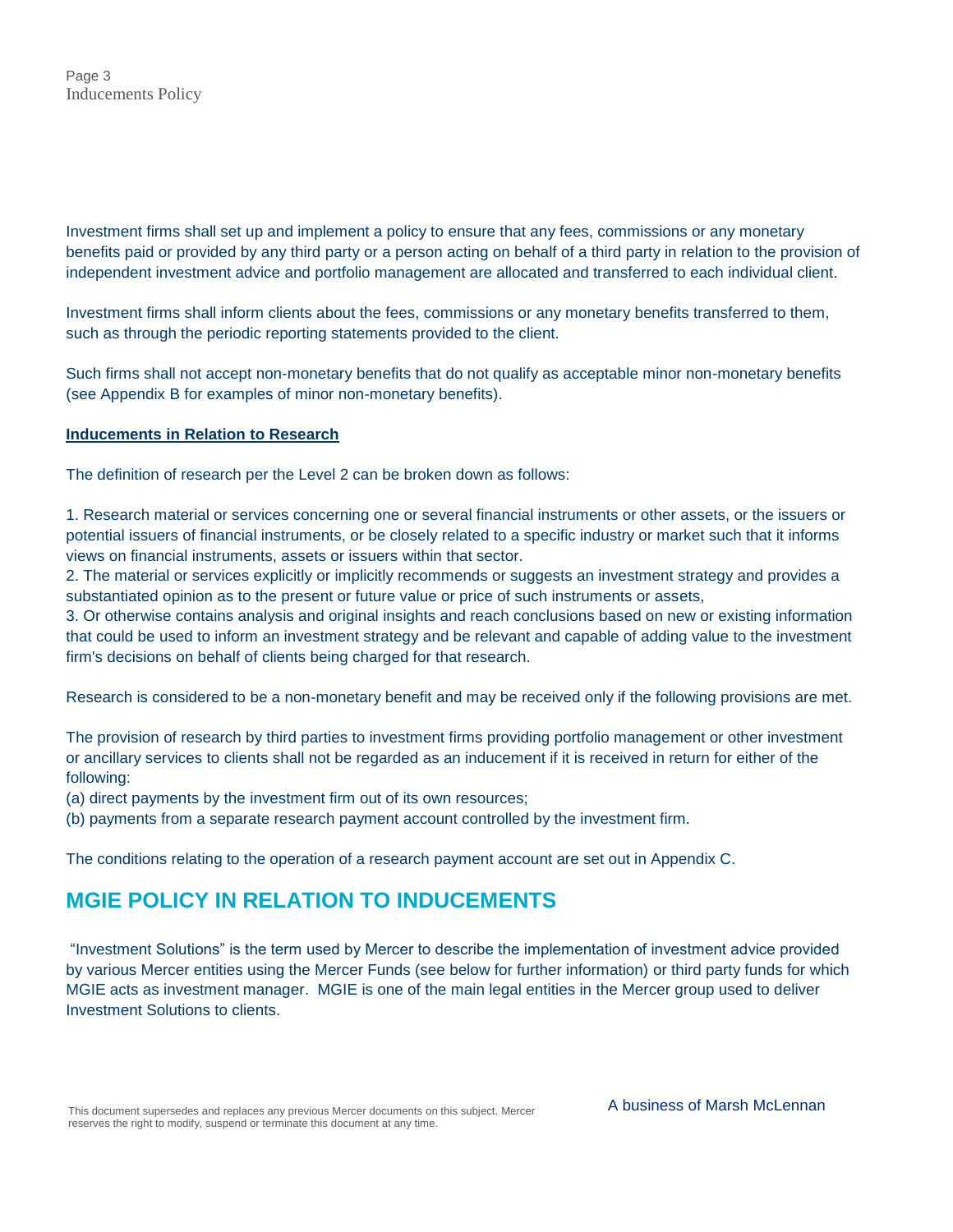Investment Advice: MGIE provides strategic investment advice to institutional clients, primarily domiciled in the EU, and from time to time, domiciled in other international locations. The investment advice provided is on a nonindependent basis relating to the Mercer Funds and third party funds. The clients will invest in the Mercer Funds following MGIE's advice. In this advisory relationship, MGIE does not have any discretion in respect of the client's investment.

Bespoke Solutions: With Bespoke Solutions, MGIE provides investment advice to a client and designs a fund specifically tailored for their needs. The client may either invest in this bespoke fund exclusively or utilise the bespoke fund in conjunction with other funds including Mercer Funds.

#### Investment Management:

Discretionary Investment Management arrangements including Implemented Consulting and Dynamic De-Risking Solutions:

When a client appoints MGIE as its discretionary investment manager, MGIE has discretion to subscribe or redeem the client's holdings in the Mercer Funds in accordance with the range of pre-agreed parameters and thereby implement the investment strategy designed to meet the client's investment objectives. There are various offerings within discretionary investment management depending on the needs to clients and MGIE's level of discretion as follows:

Implemented Consulting: MGIE uses the Mercer Funds to implement strategic investment consulting advice provided to the client. Under the terms of an Investment Management Agreement ("IMA") with the client, MGIE has discretion to subscribe or redeem shares in the Mercer Funds on the client's behalf to rebalance the client's holdings in the Mercer Funds in accordance the investment guidelines. This offering combines investment consulting with implementation using the Mercer Funds.

Dynamic De-risking Solutions ("DDS"): DDS is similar to Implemented Consulting in that the client appoints MGIE as its discretionary investment manager; however there is daily solvency monitoring in addition to a de-risking service to help clients de-risk their Defined Benefit ("DB") pension scheme. DDS involves subscribing or redeeming the client's holdings in a "Growth" portfolio comprising of Mercer Funds decided by MGIE to a "Matching" portfolio, again comprising of Mercer Funds decided by MGIE when certain pre-agreed triggers are met. The objective is for a DB pension scheme to be de-risked over time.

Provision of Discretionary Investment Management to Insurance Companies or other professional clients as part of the solution for DC pension schemes:

MGIE is appointed to act as its discretionary investment manager. Under the terms of the IMA, MGIE has discretion to set investment guidelines for a range of life wrapped products made available by the insurance company to DC pension schemes. Example of this is Mercer Aspire, where MGIE is appointed as Zurich's discretionary investment manager.

In all of the above situations, MGIE provides investment services to clients and receives an investment management fee/advisory fee which is based on the level of services provided to the client, agreed in advance in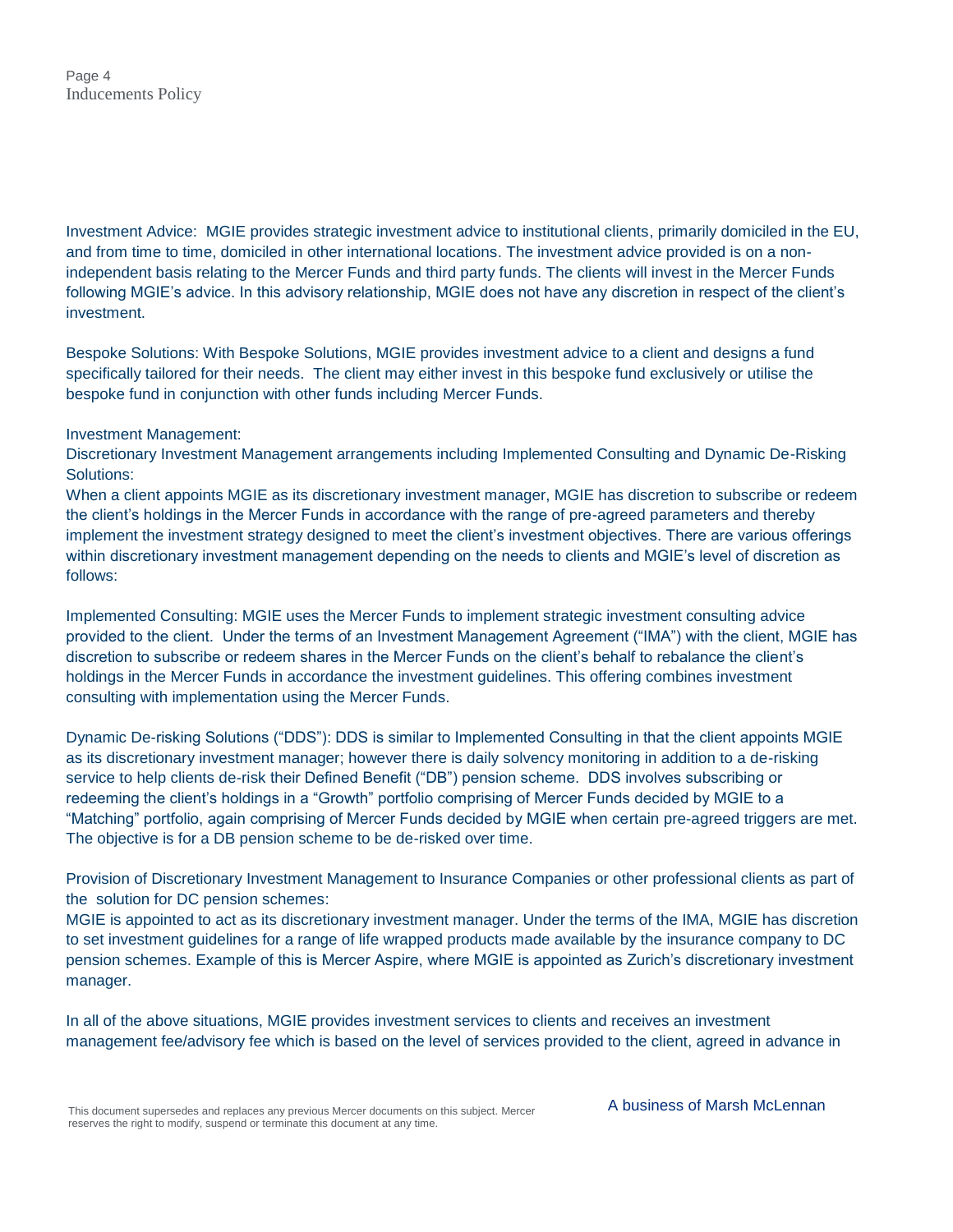an IMA or similar legal agreement with the client and, as part of the costs and charges disclosures required under MiFID II, a breakdown of the fees will be provided in the periodic reports sent to clients.

Provision of Discretionary Investment Management to Mercer Funds:

MGIE has been appointed by Mercer Global Investments Management Limited ("MGIM") as the investment manager for the Mercer Funds. MGIE may also be appointed as investment manager to other funds within the Mercer landscape. MGIE will appoint various sub-investment managers; each of which has discretion to manage a segment of the assets of the sub-funds of the Mercer Funds in accordance with agreed investment guidelines. Sub-Investment managers are contractually required to have policies in place related to fees and commissions which would result in the same level of protection as afforded to clients if MGIE was managing the funds directly. MGIE also manages certain funds directly on a fund of fund basis. When buying or selling target funds, should MGIE receive any rebates or commissions from target fund managers, such rebates will be paid directly back to the funds as required under Irish fund rules.

Certain sub-investment managers are paid by MGIE and certain others are paid from the assets of the funds. Regardless of which, the fee arrangement is fully disclosed to clients in fund offering documents and through MGIE's client onboarding documentation.

MGIE receives a management fee from the funds under management. In certain circumstances, MGIE may rebate a portion of that fee, once received, to a specific client who is invested into the funds, in order to ensure the client is paying the correct fees to Mercer as agreed via a fee letter which is put in place at the beginning of the relationship with that client. Additionally, MGIE may also pay a portion of the management fee received to Sub-Distributors who have been appointed to distribute Mercer Funds in different regions. In each case, such rebates or payments will only be made where they are fully disclosed to the client, in this case, the Fund Management Company, and where the payment is designed to enhance the quality of the service and not impair compliance with MGIE's duty to act in the best interests of its clients.

Provision of Discretionary Investment Management to third party funds:

MGIE may be appointed as investment manager for other funds and may receive a fee from these funds or their management companies for the services provided. Any such arrangements will be assessed to ensure compliance with this policy.

#### Distribution Services:

MGIM appoints MGIE to act as the global distributor of the Mercer Funds and therefore can appoint affiliates such as Mercer Limited or third parties as sub-distributors. Mercer Private Markets (Luxembourg) s.a.r.l. has also appointed MGIE to act as sub-distributor for its range of Luxembourg domiciled alternative investment funds.

Responsibilities and fee arrangements are set out in distribution agreements with clients and are assessed to ensure compliance with this policy.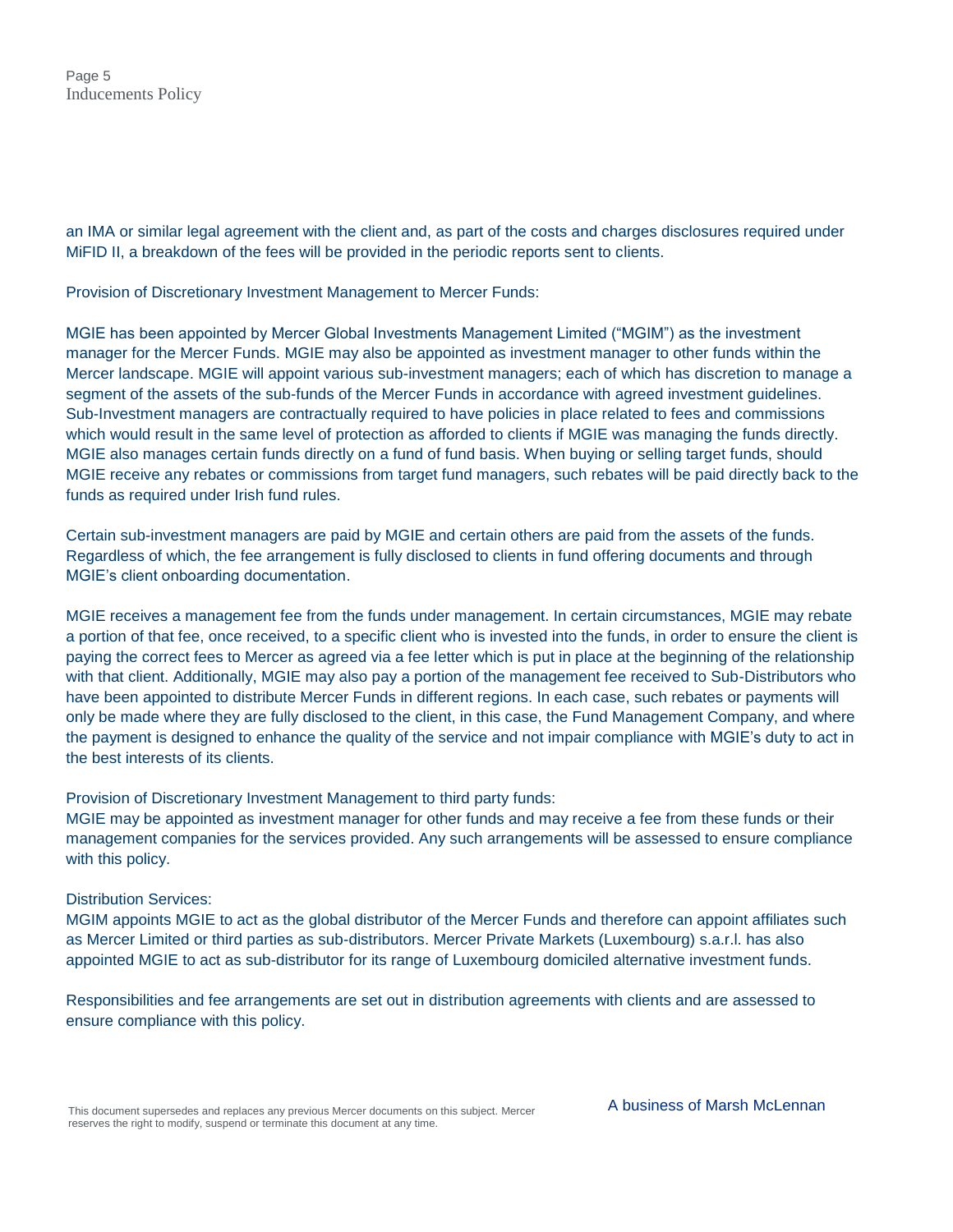MGIE also has a separate Gifts and Entertainment Policy and reporting process in place, with which all employees must comply, to ensure any non-monetary benefits given or received meet the criteria to be considered a minor non-monetary benefit.

## **MGIE POLICY IN RELATION TO RESEARCH**

MGIE does not itself execute transactions on regulated markets / execution venues or through brokers and therefore does not engage in transactions where charges for research are bundled with execution commissions. MGIE may receive research, or access publically available information, which is considered to be a minor nonmonetary benefit (in line with the criteria set out in Appendix B) so long as it is reasonable and proportionate and of such scale that it is unlikely to influence the investment firm's behaviour in any way that is detrimental to the interests of the relevant client.

Should MGIE receive, in connection with services provided to clients, investment research as defined under MiFID II, which is not a minor non-monetary benefit, it will pay for it itself, unless a client explicitly gives permission for the research to be paid for via a research payment account to be funded by the client and in line with MiFID II obligations.

#### **Research consumed by sub-investment managers**

MGIE's approach when appointing sub-investment managers is to require the sub-investment manager to pay for research costs themselves out of their own assets. This ensures compliance with the MiFID II inducement rules. In certain instances, where deemed to be in the best interest of clients, MGIE may agree to allow sub-investment managers to charge for research where such charge is explicitly permitted in accordance with the relevant fund offering documents. In such cases, MGIE will ensure research payment accounts, or similar arrangements resulting in the same level of protection to clients, will be put in place as per the requirements set out in the research payment account schedule below.

## **ASSESSMENT OF FEES, COMMISSIONS AND MONETARY AND NON-MONETARY BENEFITS**

MGIE has an inducements matrix in place which sets out its assessments to ensure that any relevant fees, commissions or non-monetary benefits are designed to enhance the quality of the relevant service provided.

MGIE has also put in place a research matrix to review any materials received or provided by MGIE. This assessment outlines the type of material and why it can or cannot continue to be received or provided and, if so, if a charge is in place. It also includes an assessment of whether materials would be considered a minor non-monetary benefit.

## **REVIEW AND APPROVAL OF POLICY**

This document supersedes and replaces any previous Mercer documents on this subject. Mercer reserves the right to modify, suspend or terminate this document at any time.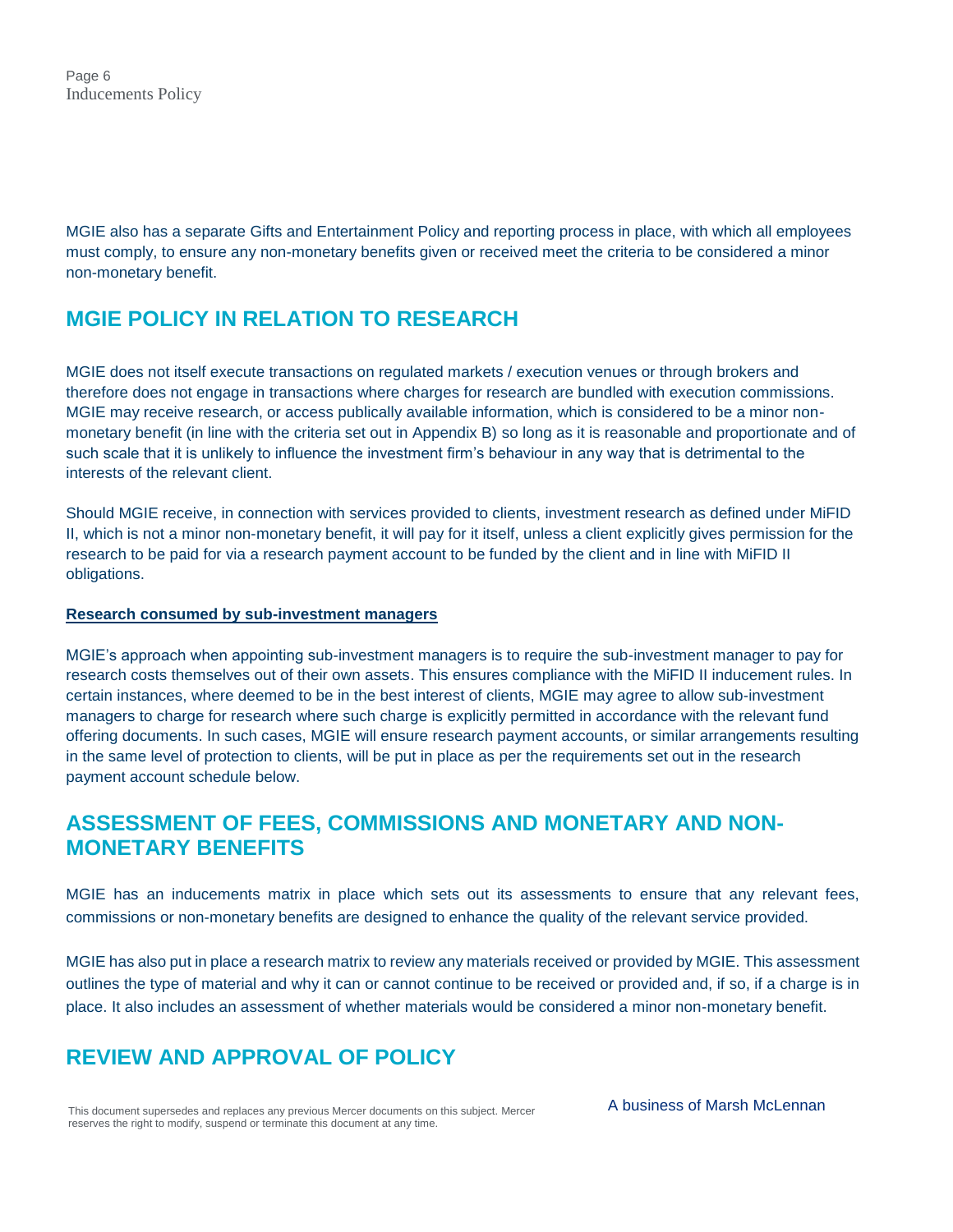Page 7 Inducements Policy

This policy was prepared by the MGIE Compliance Department and approved by the Board of Directors. As outlined above, an annual assessment of the implementation of this policy including the appropriate controls will be conducted. Part of this assessment will be to consider whether this policy is required to be reviewed. Any revised version of this policy will be approved by the Board of Directors.

## **DISCLOSURE TO CLIENTS**

This policy will be provided to all clients prior to the provision of investment services and will also be available on [https://investment-solutions.mercer.com/global/all/en/investment-solutions-home/corporate-policies.html.](https://investment-solutions.mercer.com/global/all/en/investment-solutions-home/corporate-policies.html)

### **RECORD RETENTION**

All records relating to this policy including the assessments compelted and the client disclosures will be retained for a period of not less than 6 years.

Version **Prepared by** Reviewed By Approved by Effective date Version 1 Compliance **Department Inducements Workstream** Board of Directors | January 2018 Version 2 (Applies to branches; passage of time updates new clients types and external funds; Clarify approach to RPA model, default Sub-IMs pay for research, if deemed to be in the best interest of clients, RPAs permitted.) **Compliance Department** Legal (Andrea Boyd) | Board of Directors | November 2020 Version 3 (Updates relating to client rebate arrangements and distribution fees) **Compliance Department** Client Fee Team **Distribution Enablement Inducements** Oversight Team Board of Directors

Version Control:

This document supersedes and replaces any previous Mercer documents on this subject. Mercer reserves the right to modify, suspend or terminate this document at any time.

A business of Marsh McLennan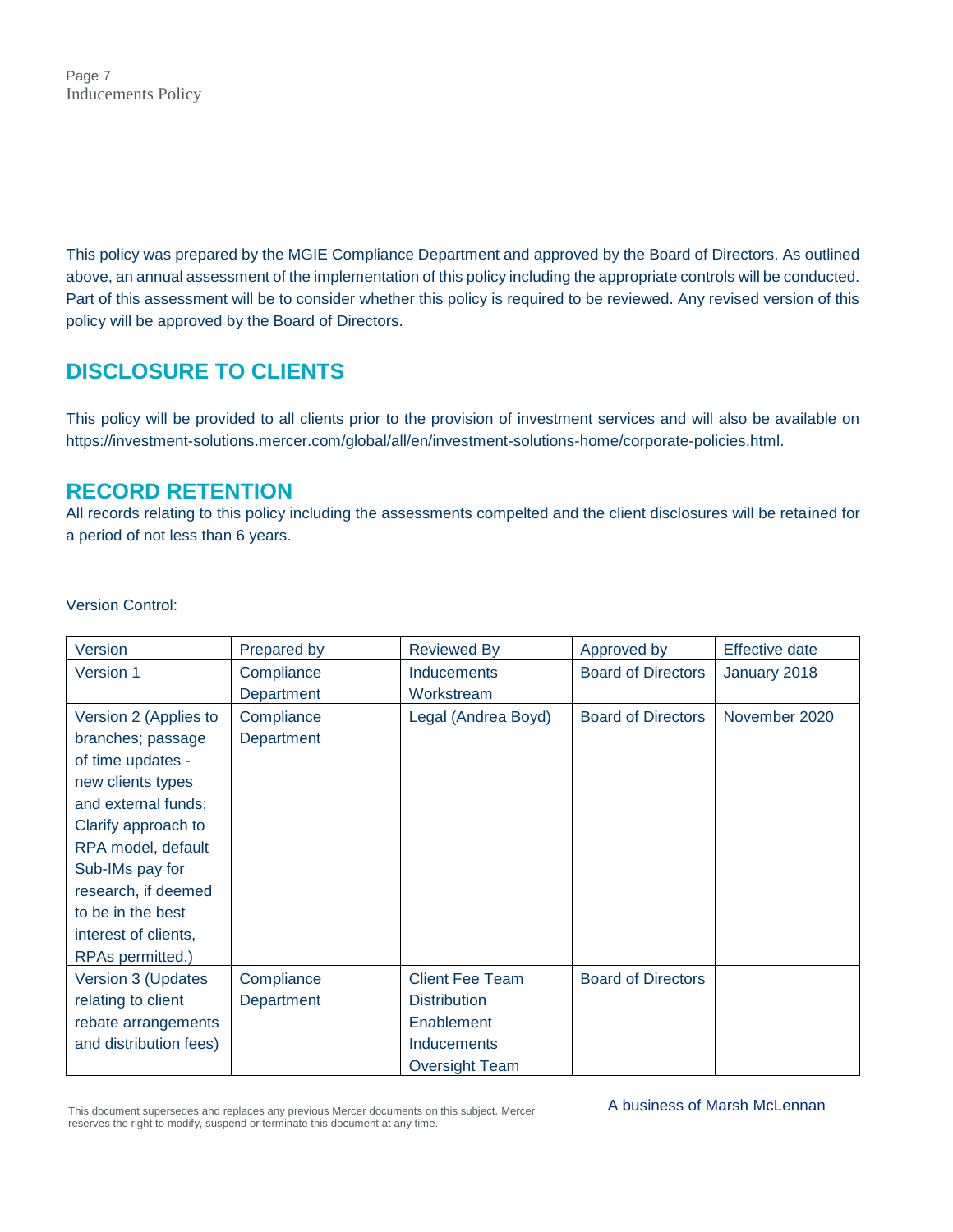## **APPENDIX A**

Enhancing the quality of the service

The Level 2 sets out the following conditions which must be met if the inducement is considered to enhance the quality of the relevant service provided:

(a) it is justified by the provision of an additional or higher level service to the relevant client, proportional to the level of inducements received, such as:

(i) the provision of non-independent investment advice on and access to a wide range of suitable financial instruments including an appropriate number of instruments from third party product providers having no close links with the investment firm;

(ii) the provision of non-independent investment advice combined with either: an offer to the client, at least on an annual basis, to assess the continuing suitability of the financial instruments in which the client has invested; or with another on-going service that is likely to be of value to the client such as advice about the suggested optimal asset allocation of the client; or

(iii) the provision of access, at a competitive price, to a wide range of financial instruments that are likely to meet the needs of the client, including an appropriate number of instruments from third party product providers having no close links with the investment firm, together with either the provision of added-value tools, such as objective information tools helping the relevant client to take investment decisions or enabling the relevant client to monitor, model and adjust the range of financial instruments in which they have invested, or providing periodic reports of the performance and costs and charges associated with the financial instruments.

(b) it does not directly benefit the recipient firm, its shareholders or employees without tangible benefit to the relevant client;

(c) it is justified by the provision of an on-going benefit to the relevant client in relation to an on-going inducement. A fee, commission, or non-monetary benefit shall not be considered acceptable if the provision of relevant services to the client is biased or distorted as a result of the fee, commission or non-monetary benefit.

Investment firms shall fulfil the requirements set out above on an ongoing basis as long as they continue to pay or receive the fee, commission or non-monetary benefit.

Investment firms shall hold evidence that any fees, commissions or non-monetary benefits paid or received by the firm are designed to enhance the quality of the relevant service to the client:

(a) by keeping an internal list of all fees, commissions and non-monetary benefits received by the investment firm from a third party in relation to the provision of investment or ancillary services; and

(b) by recording how the fees, commissions and non-monetary benefits paid or received by the investment firm, or that it intends to use, enhance the quality of the services provided to the relevant clients and the steps taken in order not to impair the firm's duty to act honestly, fairly and professionally in accordance with the best interests of the client.

In relation to any payment or benefit received from or paid to third parties, investment firms shall disclose to the client the following information:

(a) prior to the provision of the relevant investment or ancillary service, the investment firm shall disclose to the client information on the payment or benefit concerned. Minor non-monetary benefits may be described in a generic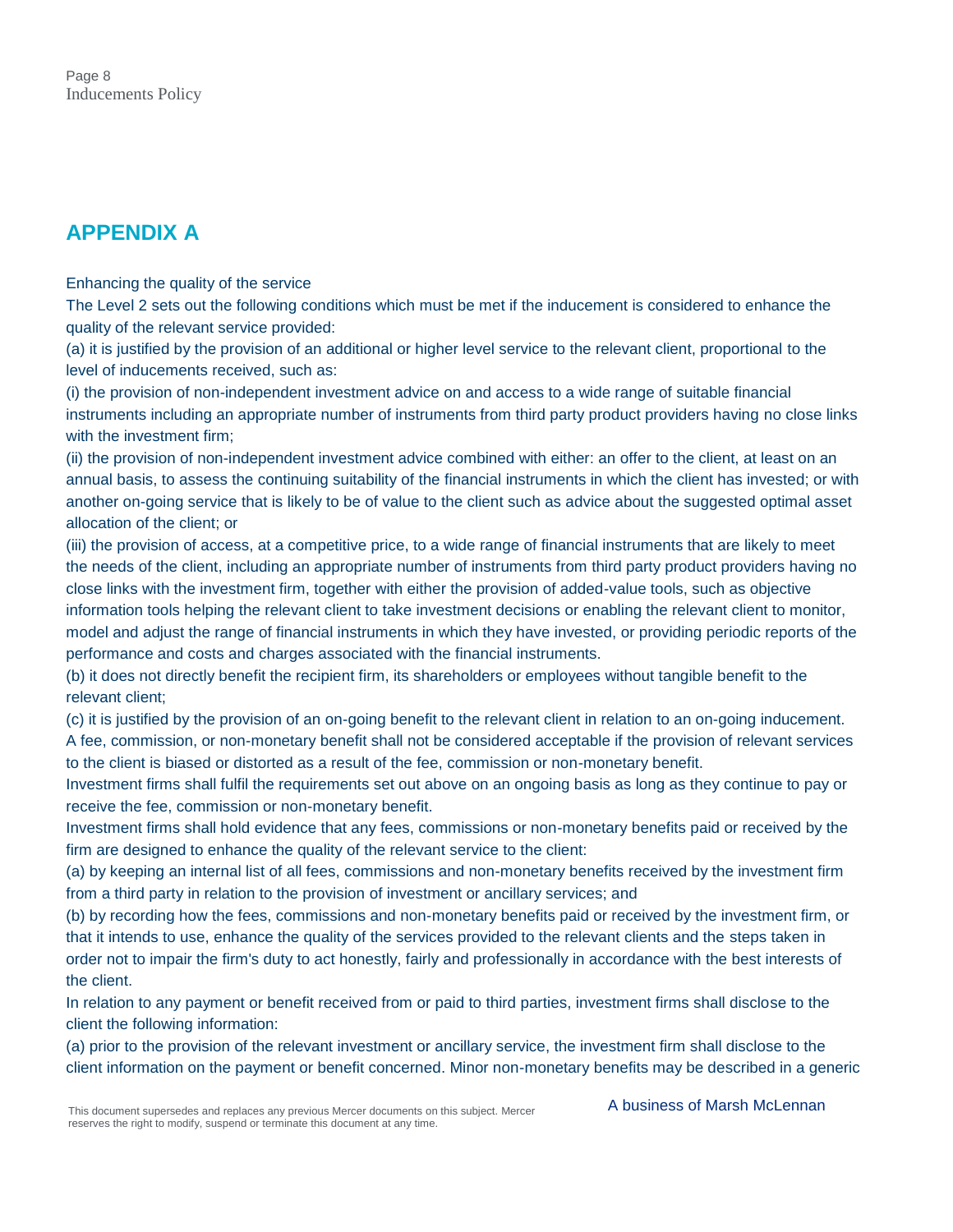way. Other non-monetary benefits received or paid by the investment firm in connection with the investment service provided to a client shall be priced and disclosed separately;

(b) where an investment firm was unable to ascertain on an ex-ante basis the amount of any payment or benefit to be received or paid, and instead disclosed to the client the method of calculating that amount, the firm shall also provide its clients with information of the exact amount of the payment or benefit received or paid on an ex-post basis; and

(c) at least once a year, as long as (on-going) inducements are received by the investment firm in relation to the investment services provided to the relevant clients, the investment firm shall inform its clients on an individual basis about the actual amount of payments or benefits received or paid. Minor non-monetary benefits may be described in a generic way.

When more firms are involved in a distribution channel, each investment firm providing an investment or ancillary service shall comply with its obligations to make disclosures to its clients.

## **APPENDIX B**

Acceptable minor non-monetary benefits

Benefits shall qualify as acceptable minor non-monetary benefits only if they are:

(a) information or documentation relating to a financial instrument or an investment service, is generic in nature or personalised to reflect the circumstances of an individual client;

(b) written material from a third party that is commissioned and paid for by an corporate issuer or potential issuer to promote a new issuance by the company, or where the third party firm is contractually engaged and paid by the issuer to produce such material on an ongoing basis, provided that the relationship is clearly disclosed in the material and that the material is made available at the same time to any investment firms wishing to receive it or to the general public;

(c) non-substantive material or services consisting of short term market commentary on the latest economic statistics or company results for example or information on upcoming releases or events, which is provided by a third party and contains only a brief summary of its own opinion on such information that is not substantiated nor includes any substantive analysis such as where they simply reiterate a view based on an existing recommendation or substantive research material or services, can be deemed to be information relating to a financial instrument or investment service of a scale and nature such so that it constitutes an acceptable minor non-monetary benefit. (d) participation in conferences, seminars and other training events on the benefits and features of a specific

financial instrument or an investment service;

(e) hospitality of a reasonable de minimis value, such as food and drink during a business meeting or a conference, seminar or other training events mentioned under point (c); and

(f) other minor non-monetary benefits which a Member States deems capable of enhancing the quality of service provided to a client and, having regard to the total level of benefits provided by one entity or group of entities, are of a scale and nature that are unlikely to impair compliance with an investment firm's duty to act in the best interest of the client.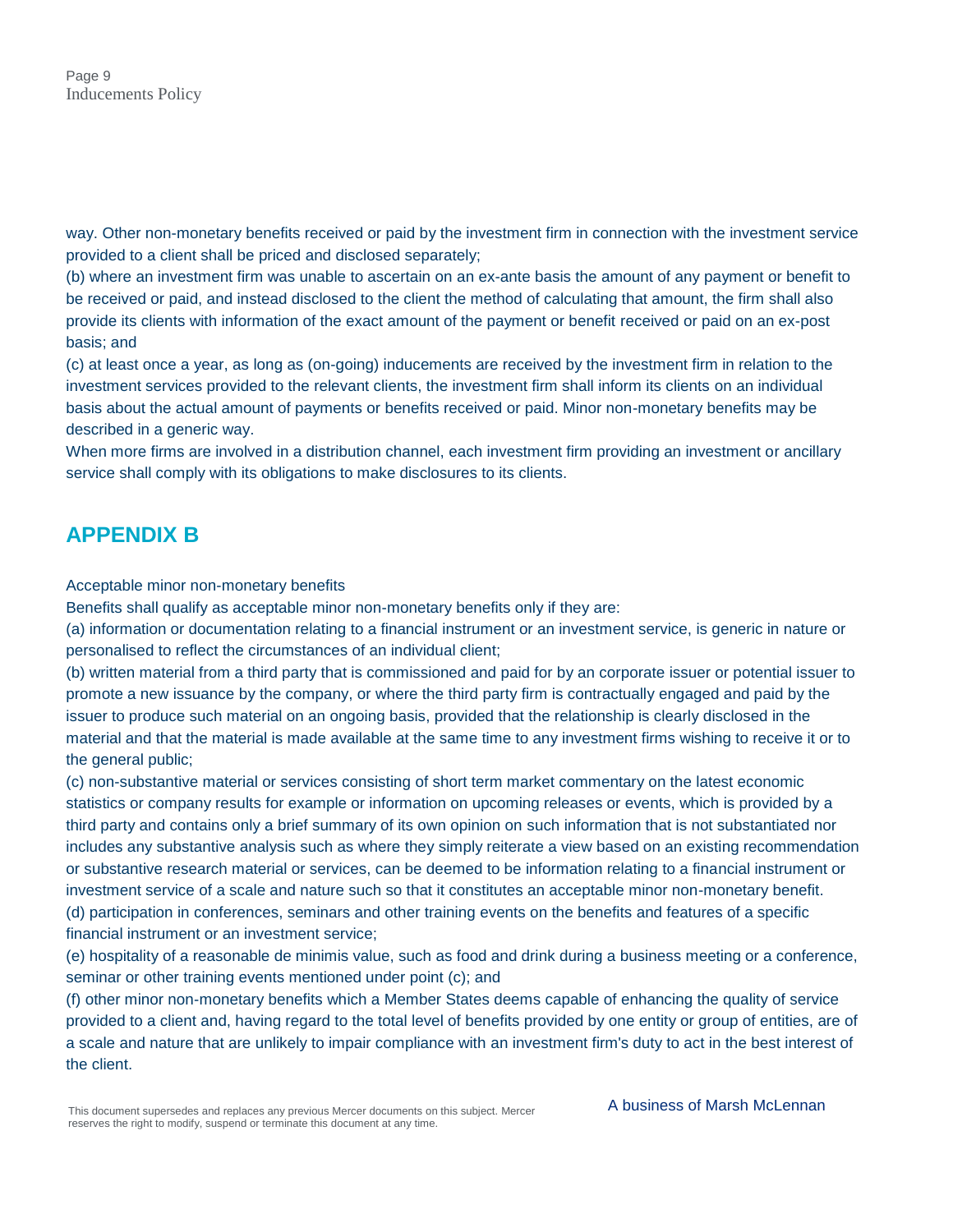(g) Material repeating or summarising public news stories or public statements from corporate issuers (e.g. public quarterly results reports or other market announcements).

Acceptable minor non-monetary benefits shall be reasonable and proportionate and of such a scale that they are unlikely to influence the investment firm's behaviour in any way that is detrimental to the interests of the relevant client.

Disclosure of minor non-monetary benefits shall be made prior to the provision of the relevant investment or ancillary services to clients and may be described in a generic way.

## **APPENDIX C**

Conditions relating to the operation of a research payment account

(i) the research payment account is funded by a specific research charge to the client;

(ii) as part of establishing a research payment account and agreeing the research charge with their clients,

investment firms set and regularly assess a research budget as an internal administrative measure;

(iii) the investment firm is held responsible for the research payment account;

(iv) the investment firm regularly assesses the quality of the research purchased based on robust quality criteria and its ability to contribute to better investment decisions.

Where an investment firm makes use of the research payment account, it shall provide the following information to clients:

(a) before the provision of an investment service to clients, information about the budgeted amount for research and the amount of the estimated research charge for each of them;

(b) annual information on the total costs that each of them has incurred for third party research.

Where an investment firm operates a research payment account, the investment firm shall also be required, upon request by their clients or by competent authorities, to provide a summary of the providers paid from this account, the total amount they were paid over a defined period, the benefits and services received by the investment firm, and how the total amount spent from the account compares to the budget set by the firm for that period, noting any rebate or carry-over if residual funds remain in the account. The specific research charge shall:

(a) only be based on a research budget set by the investment firm for the purpose of establishing the need for third party research in respect of investment services rendered to its clients; and

(b) not be linked to the volume and/or value of transactions executed on behalf of the clients.

Every operational arrangement for the collection of the client research charge, where it is not collected separately but alongside a transaction commission, shall indicate a separately identifiable research charge and shall fully comply with the conditions set out above.